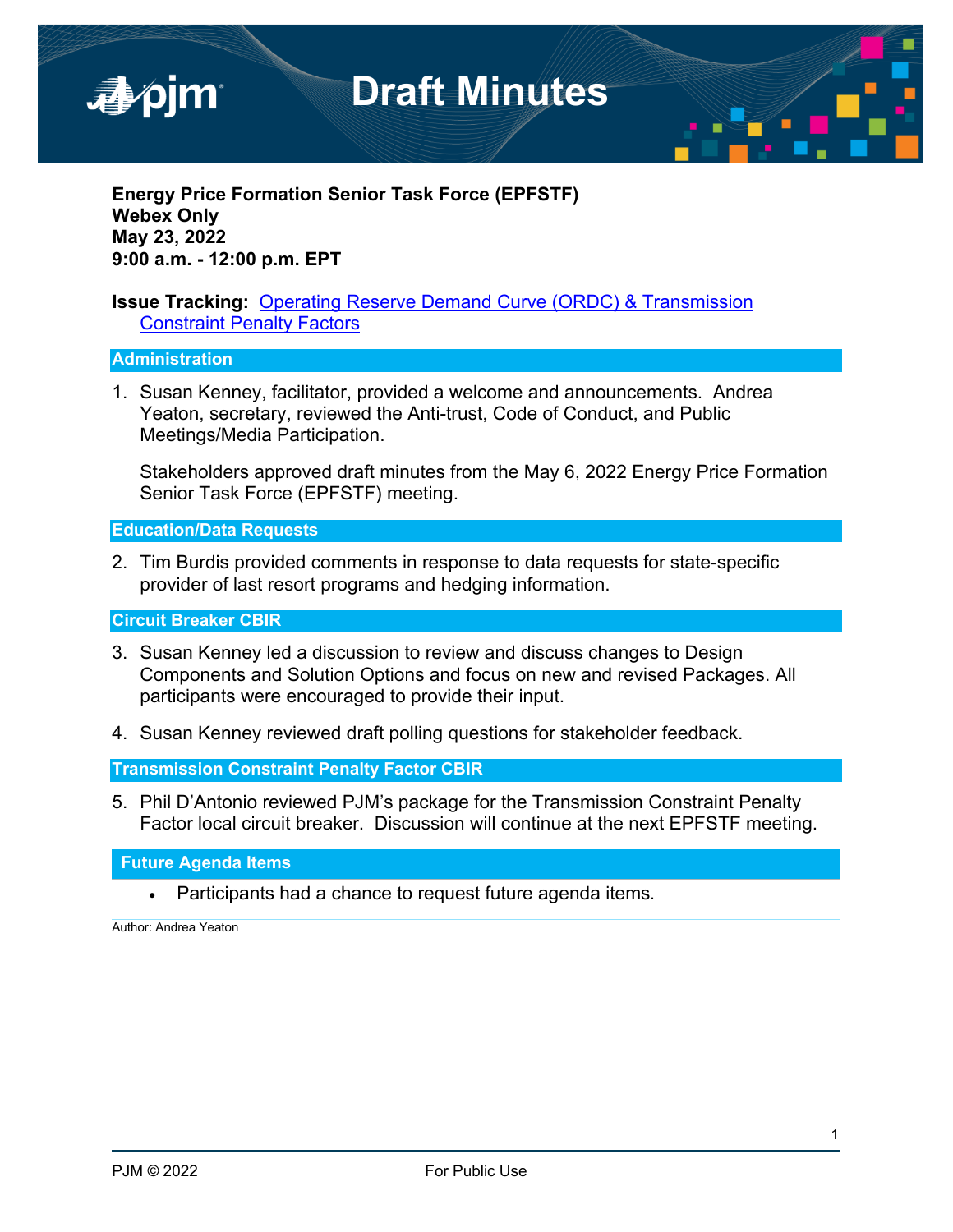

|             | <b>Future Meeting Dates and Materials</b> | Materials Due <b>Q</b> | <b>Materials</b> |                  |
|-------------|-------------------------------------------|------------------------|------------------|------------------|
| <b>Date</b> | Time                                      | Location               | to Secretary     | <b>Published</b> |
| 6/30/2022   | $9:00$ am to 12:00<br>pm                  | WebEx                  | 6/22/2022        | 6/27/2022        |
| 07/19/2022  | $9:00$ am to 12:00<br>pm                  | WebEx                  | 7/112022         | 7/14/2022        |
| 8/15/2022   | 9:00 am to $4:00 \text{ pm}$              | WebEx                  | 8/5/2022         | 8/10/2022        |

### **Attendees**

| <b>Name</b>                 | <b>Company Name</b>                        | <b>Sector</b>               |
|-----------------------------|--------------------------------------------|-----------------------------|
| Kenney, Susan (Facilitator) | PJM Interconnection, LLC                   | None                        |
| Yeaton, Andrea (Secretary)  | PJM Interconnection, LLC                   | None                        |
| Abramowitz, Jeremy          | Monitoring Analytics, LLC                  | None                        |
| Baizman, Aaron              | PJM Interconnection, LLC                   | None                        |
| Barker, Jason               | Constellation Energy Generation, LLC       | <b>Generation Owner</b>     |
| Benchek, Jim                | American Transmission Systems, Inc.        | <b>Transmission Owner</b>   |
| Bielak, Donnie              | PJM Interconnection, LLC                   | None                        |
| Bleiweis, Bruce             | DC Energy LLC                              | <b>Other Supplier</b>       |
| Borum III, Larry            | <b>Illinois Commerce Commission</b>        | None                        |
| Boyle, Glen                 | PJM Interconnection, LLC                   | None                        |
| Bresler, Stu                | PJM Interconnection, LLC                   | None                        |
| Bruce, Susan                | McNees Wallace & Nurick LLC                | None                        |
| Burdis, Tim                 | PJM Interconnection, LLC                   | None                        |
| Callen, Zachary (Zac)       | <b>Illinios Commerce Commission</b>        | None                        |
| Canter, David               | AEP Appalachian Transmission Company, Inc. | <b>Transmission Owner</b>   |
| Carmean, Gregory            | <b>OPSI</b>                                | None                        |
| Carrier, Ronald (Ron)       | <b>Big Lake Consulting</b>                 | None                        |
| Carroll, Rebecca            | PJM Interconnection, LLC                   | None                        |
| Chang, Sean                 | Shell Energy North America (US), L.P.      | <b>Other Supplier</b>       |
| Chen, Hong                  | PJM Interconnection, LLC                   | None                        |
| Chmielewski, Brian          | PJM Interconnection, LLC                   | None                        |
| Christopher, Mahila         | Public Utilities Commission of Ohio (The)  | None                        |
| Chu, George                 | PJM Interconnection, LLC                   | None                        |
| Corash, Richard             | PSEG Energy Resources & Trade LLC          | <b>Other Supplier</b>       |
| Coyle, Billy                | Dominion Virginia Power                    | None                        |
| Croop, Danielle             | PJM Interconnection, LLC                   | None                        |
| Curtis, Kenneth             | Drilling Info, Inc.                        | None                        |
| Dailey, Michael             | Northern Virginia Electric Cooperative     | <b>Electric Distributor</b> |
| D'Antonio, Phil             | PJM Interconnection, LLC                   | None                        |
| Davis, James (Jim)          | Dominion Energy Generation Marketing, Inc. | <b>Generation Owner</b>     |
| Dillon, Matthew             | <b>UGI Development Company</b>             | <b>Generation Owner</b>     |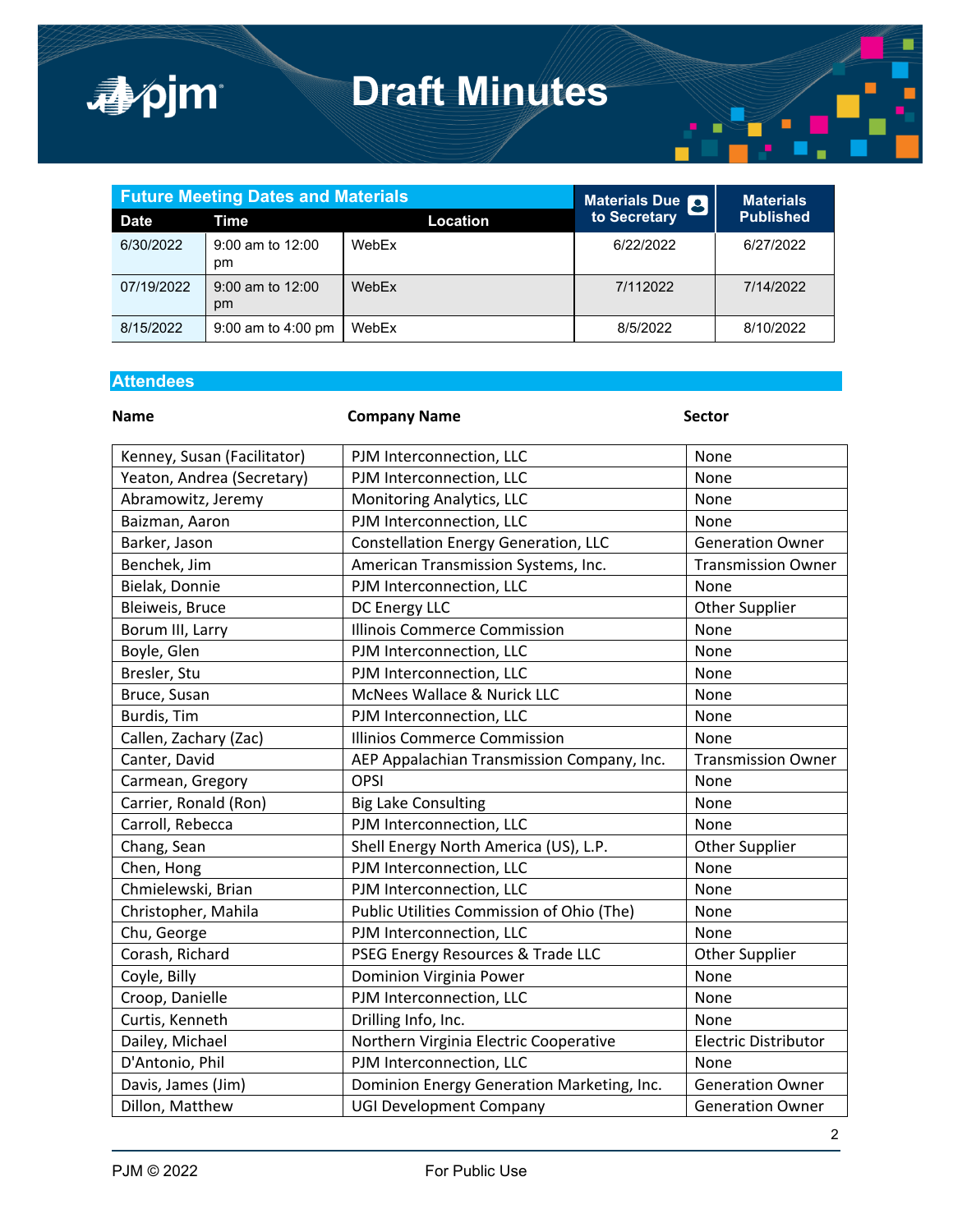

| Dugan, Chuck             | East Kentucky Power Cooperative, Inc.              | <b>Transmission Owner</b>   |
|--------------------------|----------------------------------------------------|-----------------------------|
| Fan, Zhenyu              | PJM Interconnection, LLC                           | None                        |
| Fereshetian, Damon       | PJM Interconnection, LLC                           | None                        |
| Filomena, Guy            | Customized Energy Solutions, Ltd.*                 | None                        |
| Fink, Sari               | <b>American Clean Power Association</b>            | None                        |
| Foladare, Kenneth (Ken)  | Geenex Solar LLC                                   | <b>Other Supplier</b>       |
| Ford, Adrien             | Old Dominion Electric Cooperative                  | <b>Electric Distributor</b> |
| Garnett, Bryan           | Duke Energy Ohio, Inc.                             | <b>Transmission Owner</b>   |
| Gates, Terry             | AEP Appalachian Transmission Company, Inc.         | <b>Transmission Owner</b>   |
| Gates, Jill              | PJM Interconnection, LLC                           | None                        |
| Gorman, Brad             | American Transmission Systems, Inc.                | <b>Transmission Owner</b>   |
| Graf, Walter             | PJM Interconnection, LLC                           | None                        |
| Granstrand, Luke         | Dominion Virginia Power                            | None                        |
| Guntle, Vince            | American PowerNet Management                       | <b>End-Use Customer</b>     |
| Handlin, Michael         | PJM Interconnection, LLC                           | None                        |
| Hastings, David          | Market Interconnection Consulting Services         | None                        |
|                          | (MICS)                                             |                             |
| Hauske, Thomas           | PJM Interconnection, LLC                           | None                        |
| Heinle, Frederick (Erik) | Office of the Peoples Counsel for the District     | End-Use Customer            |
|                          | of Columbia                                        |                             |
| Hoatson, Thomas (Tom)    | Riverside Generating, LLC                          | <b>Generation Owner</b>     |
| Hohenshilt, Jennifer     | Talen Energy Marketing, LLC                        | <b>Generation Owner</b>     |
| Holdbrook, Ruth          | Northern Virginia Electric Cooperative             | <b>Electric Distributor</b> |
| Horger, Tim              | PJM Interconnection, LLC                           | None                        |
| Horning, Lynn Marie      | Customized Energy Solutions, Ltd.*                 | None                        |
| Horstmann, John          | Dayton Power & Light Company (The)                 | <b>Transmission Owner</b>   |
| Hough, Dennis            | PJM Interconnection, LLC                           | None                        |
| Hu, Yong                 | PJM Interconnection, LLC                           | None                        |
| Hudis, Gabriella         | Jersey Green Energy LLC                            | <b>Other Supplier</b>       |
| Hull, Gerit              | American Municipal Power, Inc.                     | <b>Electric Distributor</b> |
| Hyatt, Earl              | <b>Monitoring Analytics, LLC</b>                   | None                        |
| Janicki, Diane           | Boston Energy Trading & Marketing, LLC             | Other Supplier              |
| Jardot, Gina             | <b>Essential Power Rock Springs, LLC</b>           | <b>Generation Owner</b>     |
| Jett, William (Bill)     | Duke Energy Business Services LLC                  | <b>Transmission Owner</b>   |
| Johnson, Carl            | Customized Energy Solutions, Ltd.*                 | None                        |
| Kalaskar, Rahul          | AES Ohio Generation, LLC                           | <b>Generation Owner</b>     |
| Kazerooni, Hamid         | PJM Interconnection, LLC                           | None                        |
| Keech, Adam              | PJM Interconnection, LLC                           | None                        |
| Kelly, Stephen           | <b>Brookfield Energy Marketing LP</b>              | Other Supplier              |
| Kogut, George            | New York Power Authority                           | <b>Other Supplier</b>       |
| Liang-Nicol, Cecilia     | Monongahela Power Company d/b/a<br>Allegheny Power | <b>Transmission Owner</b>   |
| Lockwood, Dan            | PJM Interconnection, LLC                           | None                        |
|                          |                                                    |                             |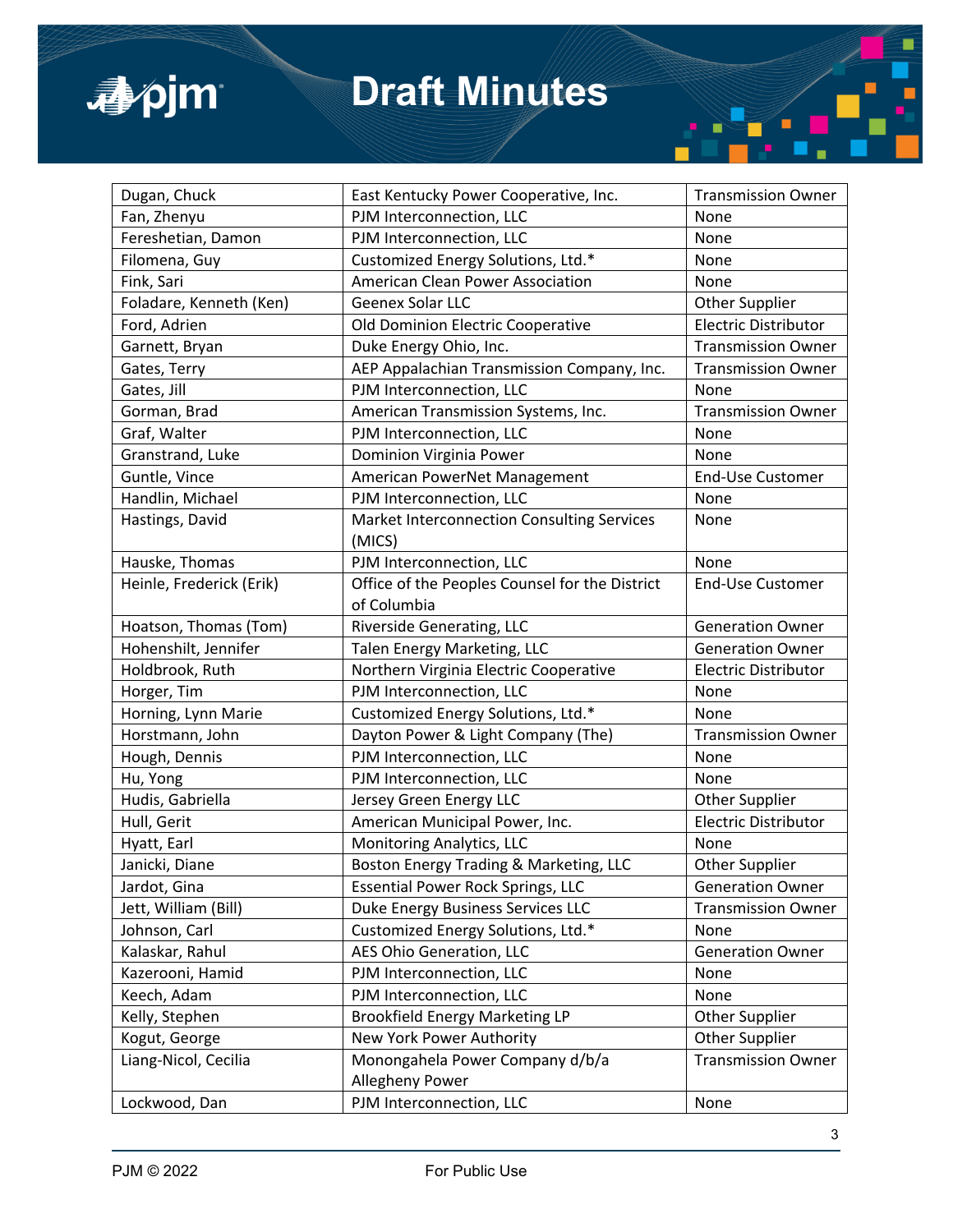

| Mabry, David             | McNees Wallace & Nurick LLC                     | None                        |
|--------------------------|-------------------------------------------------|-----------------------------|
| Marcino, Angelo          | PJM Interconnection, LLC                        | None                        |
| McAnany, James           | PJM Interconnection, LLC                        | None                        |
| McGlynn, Paul            | PJM Interconnection, LLC                        | None                        |
| McNeil, Justin           | Office of the Attorney General, Kentucky        | <b>End-Use Customer</b>     |
| Midgley, Sharon          | Exelon Business Services Company, LLC           | <b>Transmission Owner</b>   |
| Mooney, Jeffrey          | Allegheny Power (MonPwr Gen)                    | <b>Transmission Owner</b>   |
| Morrow, Brian            | East Kentucky Power Cooperative, Inc.           | <b>Transmission Owner</b>   |
| Moye, Bob                | Rainbow Energy Marketing Corporation            | Other Supplier              |
| Neubrander, Kerry        | DC Energy Mid-Atlantic, LLC                     | <b>Other Supplier</b>       |
| Okenfuss, James          | Savion, LLC                                     | None                        |
| Olaleye, Michael         | PJM Interconnection, LLC                        | None                        |
| Ondayko, Brock           | AEP Appalachian Transmission Company, Inc.      | <b>Transmission Owner</b>   |
| Pakela, Greg             | DTE Energy Trading, Inc.                        | <b>Other Supplier</b>       |
| Patel, Keyurbhai (Keyur) | PJM Interconnection, LLC                        | None                        |
| Pilong, Christopher      | PJM Interconnection, LLC                        | None                        |
| Poulos, Greg             | <b>CAPS</b>                                     | None                        |
| Price, Ruth              | Division of the Public Advocate of the State of | <b>End-Use Customer</b>     |
|                          | Delaware                                        |                             |
| Procuniar, Jason         | Buckeye Power, Inc.                             | <b>Electric Distributor</b> |
| Pungaliya, Rajat         | Pine Gate Mid-Atlantic, LLC                     | Other Supplier              |
| Robinson, Becky          | Vista Energy Marketing, L.P.                    | <b>Other Supplier</b>       |
| Rohrbach, John           | Southern Maryland Electric Cooperative, Inc.    | <b>Electric Distributor</b> |
| Rutledge, Craig          | AEP Appalachian Transmission Company, Inc.      | <b>Transmission Owner</b>   |
| Sasser, Jonathan         | Customized Energy Solutions, Ltd.*              | None                        |
| Schwarz, Stephanie       | PJM Interconnection, LLC                        | None                        |
| Servera, Max             | <b>Unicia Energy LP</b>                         | <b>Other Supplier</b>       |
| Shah, Vijay              | PJM Interconnection, LLC                        | None                        |
| Shanker, Roy             | H.Q. Energy Services (U.S.), Inc.               | Other Supplier              |
| Shegarfi, Roozbeh        | Exelon Business Services Company, LLC           | <b>Transmission Owner</b>   |
| Sloan, Ben               | Organization of PJM States, Inc. (OPSI)         | None                        |
| Sorrels, James           | AEP Appalachian Transmission Company, Inc.      | <b>Transmission Owner</b>   |
| Sotkiewicz, Paul         | <b>E-Cubed Policy Associates</b>                | None                        |
| Squibb, Bill             | <b>Ohio Valley Electric Corp</b>                | <b>Transmission Owner</b>   |
| Sussler, Philip          | State of Maryland                               | None                        |
| Svenson, Heather         | Public Service Electric & Gas Company           | <b>Transmission Owner</b>   |
| Swalwell, Brad           | Tangent Energy Solutions, Inc.                  | Other Supplier              |
| Sweeney, Rory            | <b>GT Power Group</b>                           | None                        |
| Swigonski, Frank         | Advanced Energy Economy, Inc.                   | None                        |
| Thomas, Jack             | PJM Interconnection, LLC                        | None                        |
| Tyler, Catherine         | Monitoring Analytics, LLC                       | None                        |
| Warshel, Kim             | PJM Interconnection, LLC                        | None                        |
| Waweru, James            | PJM Interconnection, LLC                        | None                        |